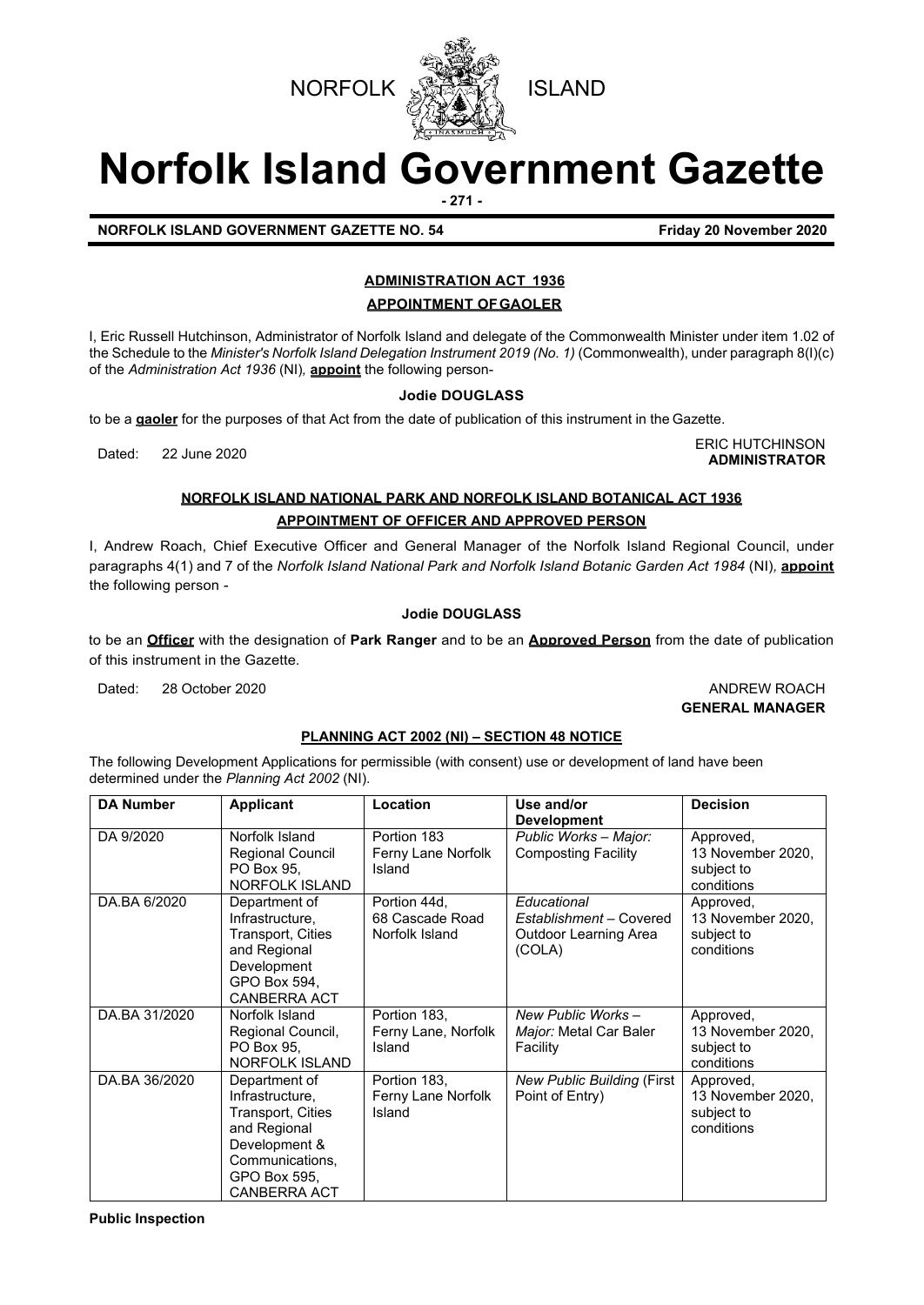The Notice of Decision and accompanying documents for these Approvals may be inspected, free of charge, during business hours at the Planning Office of the Norfolk Island Regional Council, New Military Barracks, Kingston.

#### **Reviewable Decisions**

Decisions made in relation to development applications are reviewable decisions within the meaning of subsection 78(1) of the *Planning Act 2002 (NI).* The applicant or any person who made a written public submission about the development application has the right to apply to the Administrative Review Tribunal or the Administrative Appeals Tribunal for review of a decision on a development application. An application for a review must be lodged within 28 days of the date the decision was given.

Dated: 10 November 2020 **Dates 10 November 2020** 

**SENIOR STRATEGIC PLANNER** 

#### **PLANNING ACT 2002 (NI) – SUBSECTION 43(1) NOTICE DEVELOPMENT APPLICATIONS**

| Development Application No.: | DA 16/2020                              |
|------------------------------|-----------------------------------------|
| Applicant:                   | L J Quintal                             |
|                              | PO Box 254, NORFOLK ISLAND              |
| Location:                    | Portion 26a2(rem), 79a-79c Taylors Road |
| Proposed Development:        | <b>Externally Illuminated Signage</b>   |
| Zone:                        | <b>Business</b>                         |
| Category:                    | Permissible (with consent)              |

#### **Public Exhibition**

This Development Application may be inspected, during business hours, at the Planning Office at the Norfolk Island Regional Council, New Military Barracks, Kingston. The Development Application may also be viewed at Council's website a[t http://www.norfolkisland.gov.nf/your-council/council-documents/documents-public-exhibition.](http://www.norfolkisland.gov.nf/your-council/council-documents/documents-public-exhibition)

#### **Submission**

Any person may, during the period between Monday 16 November 2020 and Monday 30 November 2020, make written submissions to the General Manager about this Development Application. All submissions must state the relevant Development Application number. All submissions must be signed by at least one person making the submission. If a submission objects to the proposed development, the grounds for objections must be specified in the submission.

#### **Reviewable decisions**

Decisions made on this Development Application under the *Planning Act 2002 (NI)* are reviewable decisions within the meaning of subsection 78(1) of the Act.

Dated: 10 November 2020 **JODIE BROWN** 

### **SENIOR STRATEGIC PLANNER**

#### **PLANNING ACT 2002 (NI) – SUBSECTION 43(1) NOTICE AMENDED DEVELOPMENT APPLICATION**

| <b>Development Application No.:</b> | DA.BA 21/2020                                                             |
|-------------------------------------|---------------------------------------------------------------------------|
| Applicant:                          | Norfolk Island Regional Council                                           |
|                                     | PO Box 95, New Military Barracks Kingston, NORFOLK ISLAND                 |
| Location:                           | Portion 25m, 39d Taylors Road                                             |
|                                     | Proposed Development: Public Works - Major: Construct Public Toilet Block |
| Zone:                               | Special Use                                                               |
| Category:                           | Permissible (with consent)                                                |

#### **Public Exhibition**

In accordance with section 38 of the Act DA.BA 21/2020 has been amended. The nature of the amendment is as follows:

• Relocate the proposed public toilet block from where it was originally planned to be developed at Portion 24n behind Rawson Hall, to an alternative site at Portion 25m in proximity to the Lions Park, Skate Bowl and Sports Oval.

This Amended Development Application may be inspected, during business hours, at the Planning Office at the Norfolk Island Regional Council, New Military Barracks, Kingston, and also at the Norfolk Island Regional Council website <http://www.norfolkisland.gov/nf/your-council/council-documents-public-exhibition>

#### **Submission**

Any person may, during the period between Monday 9 November 2020 and Monday 23 November 2020, make written submissions to the General Manager about the Amended Development Application. All submissions must state the relevant Development Application number. All submissions must be signed by at least one person making the submission. If a submission objects to the proposed development, the grounds for objections must be specified in the submission.

#### **Reviewable decisions**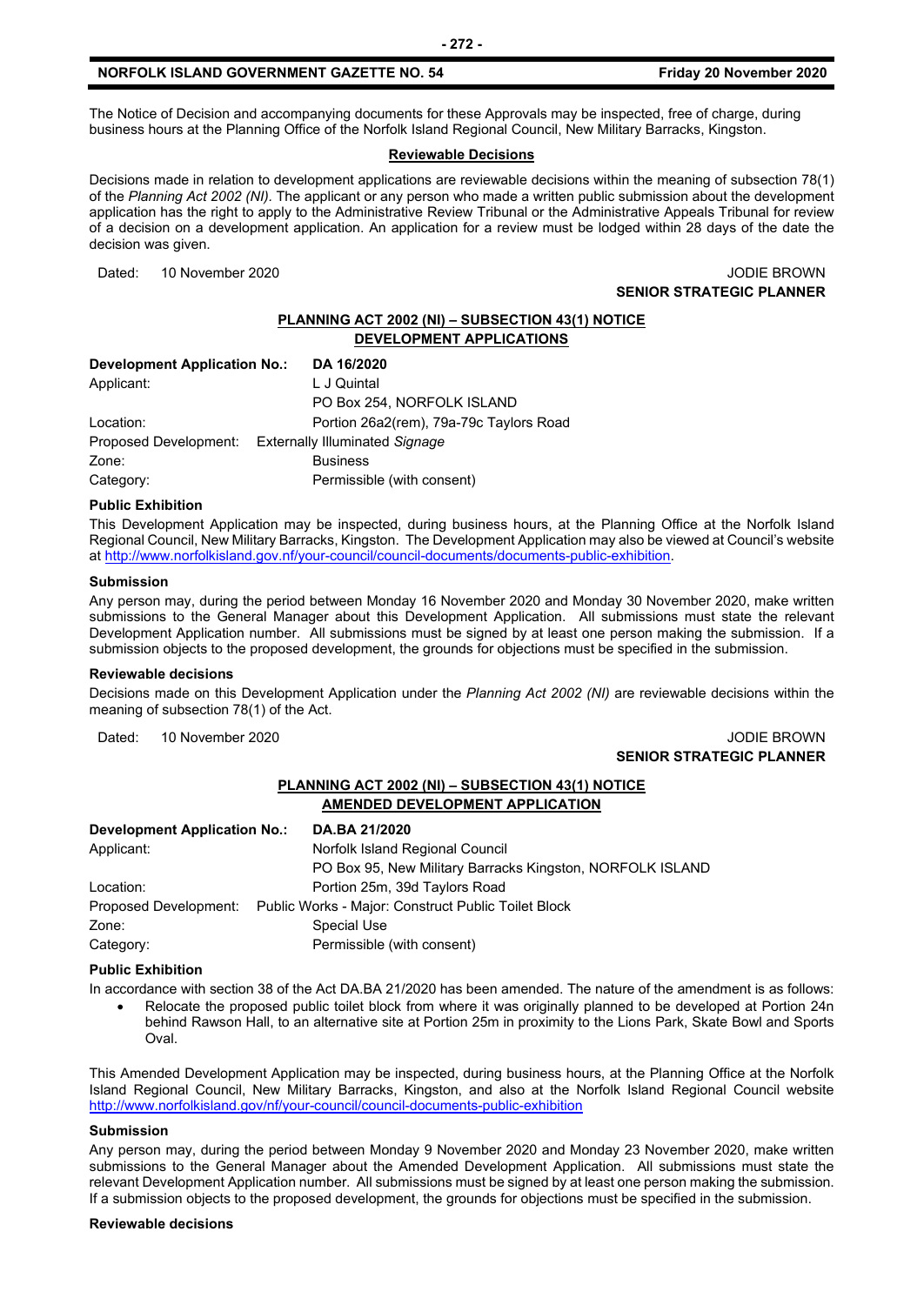Decisions made on Development Applications under the *Planning Act 2002 (NI)* are reviewable decisions within the meaning of subsection 78 of the Act.

#### Dated: 4 November 2020 JODIE BROWN

### **SENIOR STRATEGIC PLANNER**

#### **PLANNING ACT 2002 (NI) – SUBSECTION 43(1) NOTICE DEVELOPMENT APPLICATIONS**

| Development Application No.: | DA.BA 43/2020                                        |
|------------------------------|------------------------------------------------------|
| Applicant:                   | P J Wilson and I Wilson                              |
|                              | PO Box 297, NORFOLK ISLAND                           |
| Location:                    | Portion 161b2, 25 Captain Quintal Drive              |
| Proposed Development:        | Agricultural Shed encroaching into boundary setbacks |
| Zone:                        | Rural                                                |
| Category:                    | Permissible (with consent)                           |

#### **Public Exhibition**

This Development Application may be inspected, during business hours, at the Planning Office at the Norfolk Island Regional Council, New Military Barracks, Kingston. The Development Application may also be viewed at Council's website a[t http://www.norfolkisland.gov.nf/your-council/council-documents/documents-public-exhibition.](http://www.norfolkisland.gov.nf/your-council/council-documents/documents-public-exhibition)

#### **Submission**

Any person may, during the period between Monday 9 November 2020 and Monday 23 November 2020, make written submissions to the General Manager about this Development Application. All submissions must state the relevant Development Application number. All submissions must be signed by at least one person making the submission. If a submission objects to the proposed development, the grounds for objections must be specified in the submission.

#### **Reviewable decisions**

Decisions made on this Development Application under the *Planning Act 2002 (NI)* are reviewable decisions within the meaning of subsection 78(1) of the Act.

Dated: 4 November 2020 **JODIE BROWN** 

### **SENIOR STRATEGIC PLANNER**

#### **CAMPING IN POINT HUNTER AND GOVERNMENT HOUSE GROUNDS RESERVES**

I, Duncan Bains, Conservator of Public Reserves, hereby approve under Section 37 of the *Public Reserves Act 1997* the area within Point Hunter Reserve and Government House Grounds Reserve marked on the map below to be an area which may be used for camping overnight from 14 December 2020 until 31 January 2021.



Residents wishing to camp at Kingston should apply in writing to the Conservator of Public Reserves before 16<sup>th</sup> November 2020.

Applications should include:

- 1. The period during which it is desired to camp;
- 2. The number and names of campers it is proposed will be using the site; and
- The number of tents intended to be erected.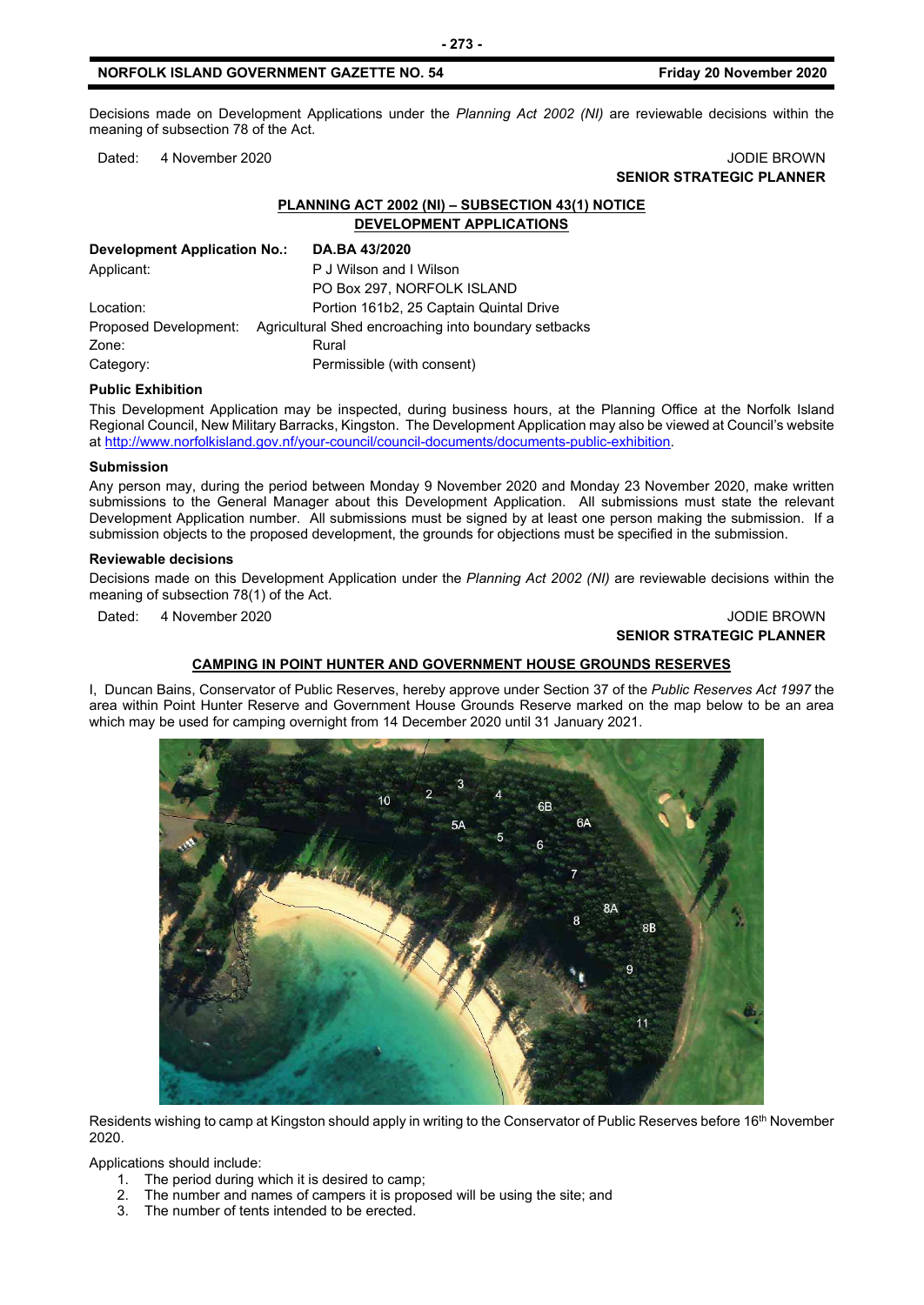Applications will only be approved for tents erected on designated campsites within the approved camping area.

Camping permits will be granted for up to three (3) weeks. Permits may be renewed only if the conditions applying to the original camping permit have been complied with.

Applicants should note that:

- 1. No dogs or other domestic animals will be permitted in the areas approved for camping.
- 2. No attachments to trees, other than by rope will be permitted.
- 3. No solid construction: for instance utilising timber rails, timber or metal posts, pallets, iron sheets or the like, will be permitted.
- 4. No political signage to be erected.

Applicants should also be aware that the *Public Reserves Act 1997* prohibits:

- depositing litter, refuse and garbage;
- lighting fires, other than in an approved fireplace or a portable gas barbecue or stove;
- interfering with a natural feature;
- picking or removing plants; and
- leaving or using motor vehicles in the area approved for camping, or on other parts of a public reserve not approved for that purpose (including the golf course).

Applications should be lodged at the Registry Office, New Military Barracks, Kingston.

Dated: 14 October 2020 **DUNCAN BAINS CONSERVATOR OF PUBLIC RESERVES**

#### **TRAFFIC ACT 2010 (NI)**

#### **TEMPORARY CLOSURE OF ROAD ON FRIDAY 18 DECEMBER 2020**

I, Andrew Roach, General Manager of the Norfolk Island Regional Council, close part of the road specified in Part 1 of the Schedule to all vehicular traffic (except any vehicle specified in Part 2 of the Schedule) for the period and times indicated in Part 1 of the Schedule below on **Friday 18 December 2020** as necessary for public safety purposes and, to enable the **Christmas Pageant and Parade Event** to be held by **JMALT HOLDINGS PTY LTD t/a GO NORFOLK ISLAND.**

#### **SCHEDULE**

**Part road closure**: That part of Taylors Road from Rawson Hall to the roundabout intersection with New Cascade Road (6:00pm to 8:30pm) and,

**Part road closure**: That part of Taylors Road from the roundabout intersection with New Cascade Road to the southern side of the entrance to Fletcher Christian apartments (Portion 39i1) adjacent to the Norfolk Island Returned Services League (RSL) Club (Portion 39m) (6:00pm to 8:30pm).

**Part 2** - Exempted classes of vehicles –

- (a) Vehicles authorised by the General Manager of the Norfolk Island Regional
- Council or delegate thereof for delivery of goods or services;<br>(b) Council vehicles involved on official business: Council vehicles involved on official business;
- (c) Police, ambulance, fire services and emergency vehicles on official business;
- (d) Vehicles authorised by OIC Police or delegate thereof
- (e) Pageant vehicles authorised by Go Norfolk Island Pty Ltd and the OIC Police

Dated: 28 October 2020 ANDREW ROACH

**GENERAL MANAGER**

#### **DISASTER AND EMERGENCY MANAGEMENT ACT 2001 (NI)**

#### **DECLARATION OF STATE OF DISASTER OR EMERGENCY (RECOVERY OPERATIONS)**

#### **COVID-19 DIRECTIONS RECOVERY OPERATIONS (NO.2) 2020**

#### I, **George Ivor Andrew Plant**, Emergency Management Norfolk Island Controller:

- 1) under section 11(2)(g) of the *Disaster and Emergency Management Act 2001* (NI) am of the opinion that it is necessary to make directions in respect of recovery from the State of Emergency in respect of COVID-19 relating to the movement of persons within the disaster or emergency area as set out in the Schedule; and
- 2) under section 11(2)(h) of the *Disaster and Emergency Management Act 2001* (NI) am of the opinion that it is necessary to make directions in respect of recovery from the State of Emergency in respect of COVID-19 relating to the removal of persons within the disaster or emergency area who obstructs or threatens to obstruct recovery operations as set out in the Schedule; and
- 3) under section 11(2)(i) of the *Disaster and Emergency Management Act 2001* (NI) am of the opinion that it is necessary to make directions in respect of recovery from the State of Emergency in respect of COVID-19 relating to giving directions to persons whose responsibilities require him or her to engage in recovery operations.

#### **SCHEDULE**

**Direction 2 (2020) – Adjustment of COVID 19 measures – to commence 23:59 on 22 October 2020**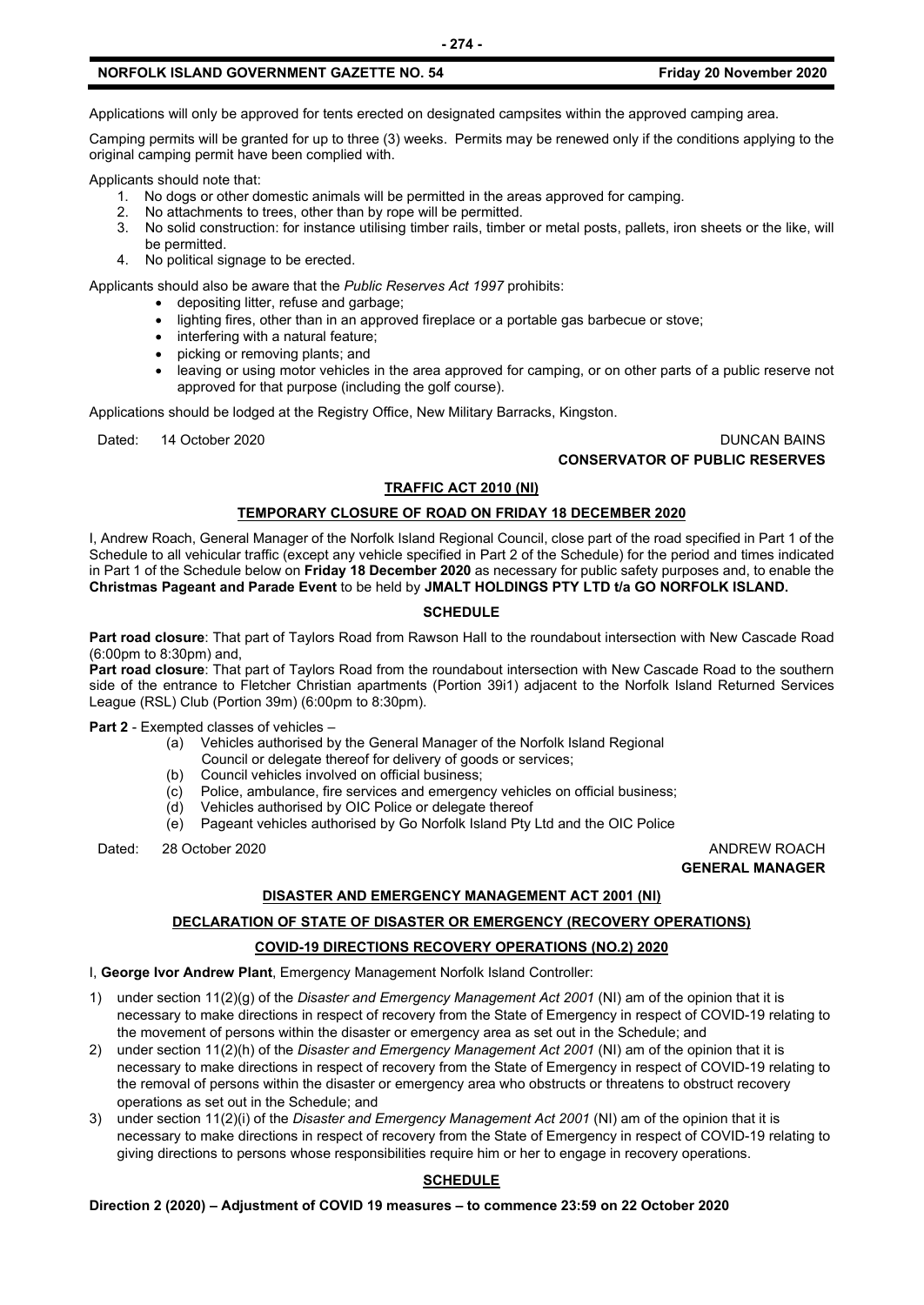- 1. These Directions take effect at 23.59 on 22 October, 2020 and remain in force while the State of Disaster or Emergency (Recovery Operations) is in force.
- 2. In these Directions:

*Persons* includes people residing on Norfolk Island, visiting Norfolk Island for holiday or work purposes

*COVID-19 hotspot* means a particular area of Australia decided by the Commonwealth Chief Medical Officer.

*Incident Controller* means the person appointed under the State of Emergency in accordance with the NORDISPLAN.

- 3. Persons will be permitted\* to travel to Norfolk Island without the need to quarantine provided they:
	- a. do not have COVID-19.
	- b. have not been in contact within anyone in the prior 14 days with COVID-19;
	- c. have been granted a Norfolk Island Entry Pass\*
	- \*Any person travelling to Norfolk Island may be denied entry without a Norfolk Island Entry Pass
- 4. A person whilst on Norfolk Island must comply with physical distancing principles as published from time to time on [\(http://www.norfolkisland.gov.nf/norfolk-islands-covid-19-advice\)](http://www.norfolkisland.gov.nf/norfolk-islands-covid-19-advice).
- 5. A person whilst on Norfolk Island must follow any directions in relation to COVID-19 from staff of the *Norfolk Island Hospital and Residential Aged Care (NIHRACS).*
- 6. A person or business on Norfolk Island must follow any advice or operational direction provided by the Incident Controller or authorised officer of the *Norfolk Island Police Force (NIPF)*in relation to COVID-19.
- 7. A person or business involving close contact with persons is required to keep a daily customer register. A business will be required to retain the records for a period of three months. The register must be produced upon request by the Incident Controller.

*\* Please Note \** 

- *Online applications required by all travellers prior to travel (within 72 hours of travel).*
- *While the State of Emergency is in place verification of where travellers are from will be required*
- *Travel to mainland states and territories is a matter for residents to seek approval from State and Territory Government authorities.*

Dated: 22 October 2020 GEORGE PLANT

**EMNI CONTROLLER**

#### **TRAFFIC ACT 2010 (NI)**

#### **TEMPORARY CLOSURE OF ROAD MOVEMENT OF WIDE AND HEAVY VEHICLES**

#### **MARSHS ROAD FROM STOCKYARD ROAD TO BALL BAY**

I, Andrew Roach, Chief Executive Officer and General Manager of the Norfolk Island Regional Council, under section 50 of the *Traffic Act 2010,* revoke my previous instrument in this regard and now temporarily **close** that part or parts of the road specified in Part 1 of the Schedule to all vehicular traffic (except any vehicle specified in Part 2 of the Schedule) **for a 24 hr period each day from the date of publication of this notice in the Gazette to 6.00am Wednesday 31 March 2021,** as I am of the opinion it is necessary or desirable to do so for the preservation of public safety during these times and to enable **Boral Resources QLD Pty Limited** to receive and move vehicles, plant, equipment and materials to and from Ball Bay's temporary Groyne involving the operation of wide and heavy vehicles and for related purposes.

#### **SCHEDULE**

- **Par**t I Partial Road Closure: That part or parts of the roads comprising Marshs Road from Stockyard Road to Ball Bay
- **Part 2** Exempted classes of vehicles
	- a) Vehicles and plant authorised by the General Manager of the Norfolk Island Regional Council or delegate thereof for delivery of goods or services;
	- b) Council vehicles and plant involved on official business;
	- c) Police, ambulance, fire services and emergency vehicles on official business;
	- d) Vehicles authorised by OTC Police or delegate thereof;
	- e) Fuel and Gas supply vehicles

Dated: 17 September 2020 **ANDREW ROACH ANDREW ROACH** 

**GENERAL MANAGER**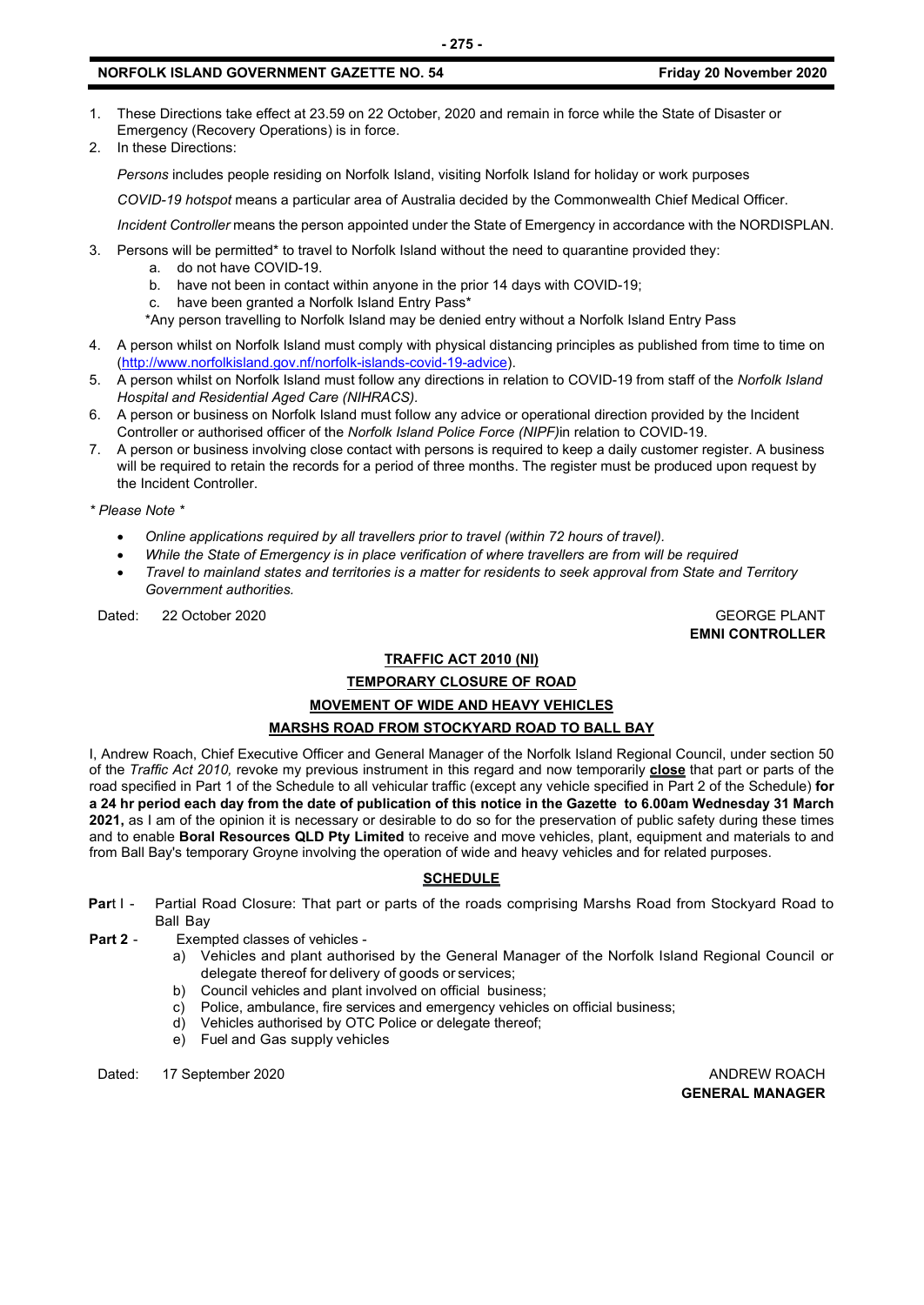#### **DISASTER AND EMERGENCY MANAGEMENT ACT 2001 (NI)**

#### **EXTENSION OF DECLARATION OF STATE OF EMERGENCY**

I **Eric Hutchinson,** Administrator of Norfolk Island and delegate of the Minister under Section 5 of, and item 1.27 of the Schedule to, the *Minister's Norfolk Island Delegation Instrument 2019*:

**PURSUANT** to Section 9 of the *Disaster and Emergency Management Act 2001* (NI) [the Act] and acting on the advice of the Controller;

**EXTEND** the declaration of emergency made under section 9 of the Act at 16:15 Hrs on Monday 26 March 2020, for the whole of the Territory of Norfolk Island, until 16:15 hr on Thursday 31 December 2020 for recovery operations.

Dated: 22 June 2020<br>Dated: 22 June 2020 **ADMINISTRATOR**

#### **FOUNDATION DAY EVENT MANAGEMENT REQUEST FOR QUOTE 24/20**

The Norfolk Island Regional Council (NIRC) requires an events management company to manage the Foundation Day commemorative event on 6 March 2020, and are seeking quotes from interested parties.

The scope of this project is to:

• Manage the Foundation Day event including, but not limited to:

- o Re-enactment of landing, 6 March 1788 including (some items to be sourced through NIRC)
	- **Script**
	- Engagement of actors
	- Props and costumes incl. boats
- o Audience seating
- o Lecturn for speeches
- o Set up of equipment
- o Entertainment
- Food and beverage provisions
- o Obtaining relevant permits and permissions from authorities
- o Adherence to all WHS requirements incl. risk management documentation

NIRC's Heritage Team will prepare the Event programmes, posters and promotional material, and provide these to the event organiser.

| Application to be marked: | Foundation Day Event Management                   |
|---------------------------|---------------------------------------------------|
| <b>Closing date:</b>      | Friday 27 November 2020 at 4:00pm                 |
| <b>Submissions:</b>       | Email submissions to: regionalcouncil@nirc.gov.nf |
| <b>Contact Person:</b>    | Rose Evans                                        |
|                           | Team Leader Tourism & Heritage                    |
|                           | E: rose.evans@nirc.gov.nf                         |
|                           | P: 22147                                          |

Applicants should address a number of criteria - details to be obtained by contacting the Team Leader Tourism & Heritage.

Dated: 26 October 2020 ANDREW ROACH

**GENERAL MANAGER**

#### **FULL TIME POSITIONS VACANT**

Norfolk Island Regional Council is seeking applications from enthusiastic, suitable persons to join the Council team. The relevant Position Descriptions listing the full set of key accountabilities and competencies are available from our website <http://www.norfolkisland.gov.nf/your-council/working-council>

#### **Job Number: NIRC202021-04 – Vacant position**

**Trades Painter (1056) -** \$51,805 per annum

The purpose of this role is to maintain buildings within KAVHA-Kingston and complete painting and maintenance duties as required to a high standard of presentation.

**Enquiry Contact Officer – James Quintal - phone +6723 53100 or email [james.quintal@nirc.gov.nf](mailto:james.quintal@nirc.gov.nf)**

#### **Job Number: NIRC202021-05 – Vacant position**

**Customer Service Officer – Liquor Bond (1064) -** \$48,347.52 per annum

To provide Liquor Bond customers with both efficient and effective professional customer service by undertaking a variety of activities including retail sales, processing of financial payments, managing/restocking liquor stocks and displays.

**Enquiry Contact Officer – Howard Martin - phone +6723 22001 or email [howard.martin@nirc.gov.nf](mailto:howard.martin@nirc.gov.nf)**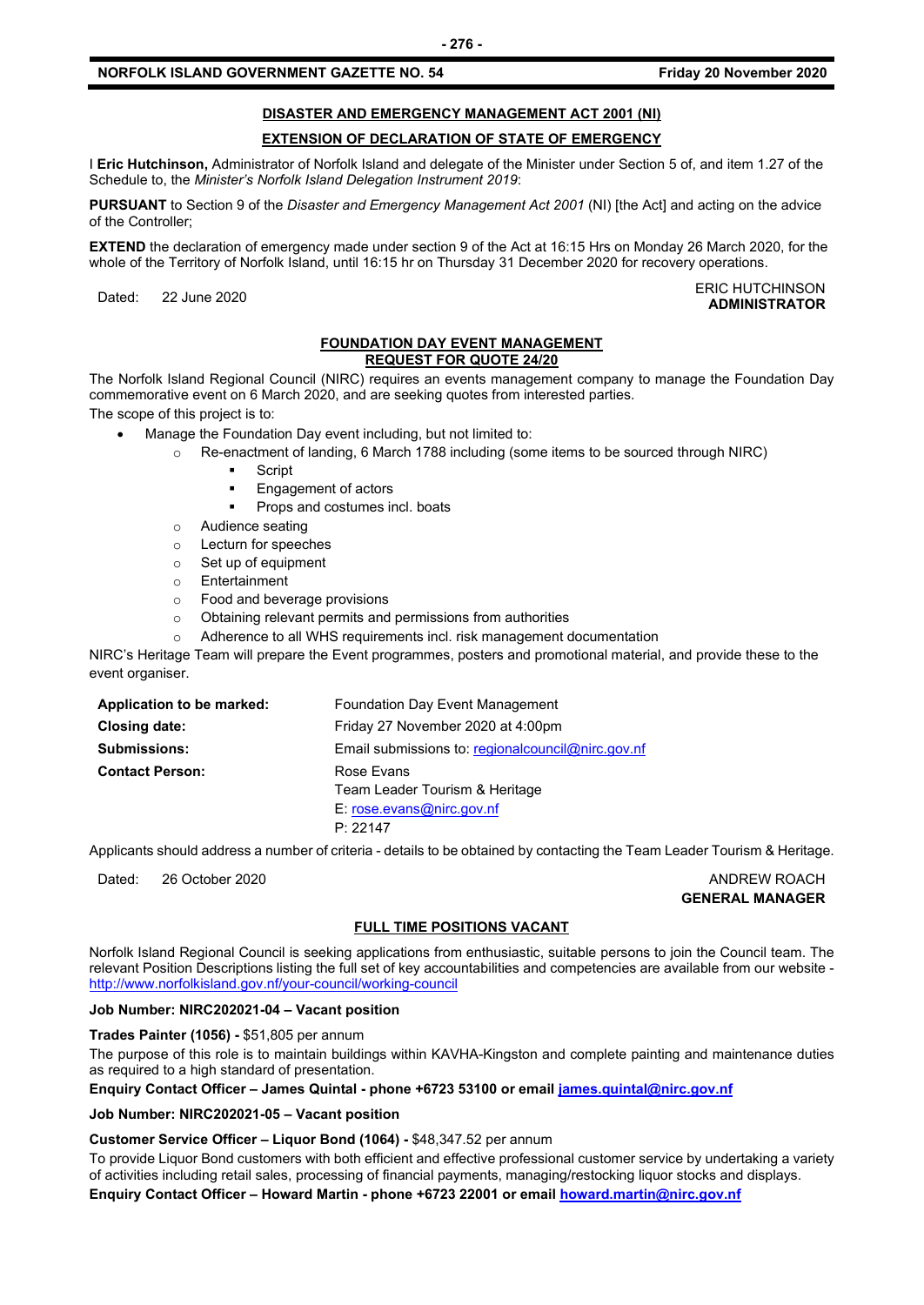General enquiries may be made to Human Resources Office, [hr@nirc.gov.nf](mailto:hr@nirc.gov.nf) or phone Thomas Andresen on + 6723 22001, Ext.5 or Ext.115.

10% superannuation, employer contributions only made if monthly wages exceed \$450 (before tax).

Appointments will be made on merit in compliance with the principles of Equal Employment Opportunity (EEO). If you are interested in the advertised positions, you will need to send a written application addressing the competencies and qualifications contained in the Position Description. Applications must also include a resumé/curriculum vitae and two recent work-related referees. Please note that if you do not fully address the competencies and qualifications criteria you may be excluded from being shortlisted for further progression in the recruitment process. Applications are to be lodged by **email** to [hr@nirc.gov.nf](mailto:hr@nirc.gov.nf) **no later than 9:00am, Monday, 30 November 2020.** 

#### Dated: 13/11/2020 ANDREW ROACH **GENERAL MANAGER**

#### **STIMULUS FUNDING FOR WASTE MANAGEMENT INNOVATION CONSTRUCTION AND INSTALLATION OF PUBLIC RUBBISH BINS REQUEST FOR QUOTE 25/20**

Council is seeking **QUOTES** for the construction and installation of rubbish bin receptacles in public reserves across Norfolk Island. Quotes must include the supply of all building materials, expected timeframe for completion and installation costs.

The bins will need the following:

- 4 sections 3 for general, recycling and glass for an 80lt wheelie bin then one for organics and food scraps up to 20lts fitted to the side
- Restricted openings to limit large items or household waste in the bins
- All sections will need a lockable gate/door on the front.
- Food scrap section will need a stainless steel top with an opening for access but will need a lid to stop rodents etc.
- Sections will need to be colour coded. general waste –red, glass blue, recyclables- yellow, food scraps green
- Units will need to be installed on a concrete slab.

Quotes are to be per unit. Up to 20 receptacle units will be required with the final number being determined once quotes are received. The preferred contractor will be determined based on price and receptacle design with the longevity of proposed structures being a high priority

Additional information and receptacle examples are available from P.J. Wilson Team Leader Waste & Environment via emai[l pj.wilson@nirc.gov.nf](mailto:pj.wilson@nirc.gov.nf) or phone 55254.

| Quotes to be Marked: | Construction and Installation of Public Rubbish Bins RFQ 25/20                   |
|----------------------|----------------------------------------------------------------------------------|
| Closing Date:        | 5 <sup>th</sup> of December 2020 at 4pm                                          |
| Submissions:         | Quotes can be placed in the Tenders Box in the Registry Office, Council Offices, |
|                      | Kingston or submitted by email to regional council $@$ nirc.gov.nf               |

Dated: 19 November 2020 ANDREW ROACH

### **GENERAL MANAGER**

#### **SURPLUS ITEMS TO REQUIREMENT (MOTOR CYCLES) EXPRESSION OF INTEREST 26/20**

Expressions of Interest are invited for the Sale of Surplus to Requirement items (motor cycles)

|          | #1 Honda CT 110 Postie |
|----------|------------------------|
| <u>.</u> | #2 Honda CT 110 Postie |
| J.       | #3 Honda CT 110 Postie |
|          | Susuki TS 185 ER       |

The motor cycles can be inspected at the Airport Mechanical workshop between the hours of 8.00am – 11.00am Monday to Friday by contacting Raymond Grube on 50774.

Items will be sold '*as is, where is*' and the Norfolk Island Regional Council makes no warranty or representation whatsoever as to the fitness or suitability of the items for any particular purpose or use.

| Application to be marked: | Surplus items to requirements (motor cycles)         |  |
|---------------------------|------------------------------------------------------|--|
|                           | EOI 26/20                                            |  |
| Closing date:             | Friday 4 December 2020 at 4.00pm                     |  |
| <b>Submissions:</b>       | Application form must be completed and returned via: |  |
|                           | Email: regionalcouncil@nirc.gov.nf                   |  |

Application form is available from norfolkisland.gov.nf/open-tenders-and-eoi The highest or indeed any expressions of interest need not necessarily be accepted.